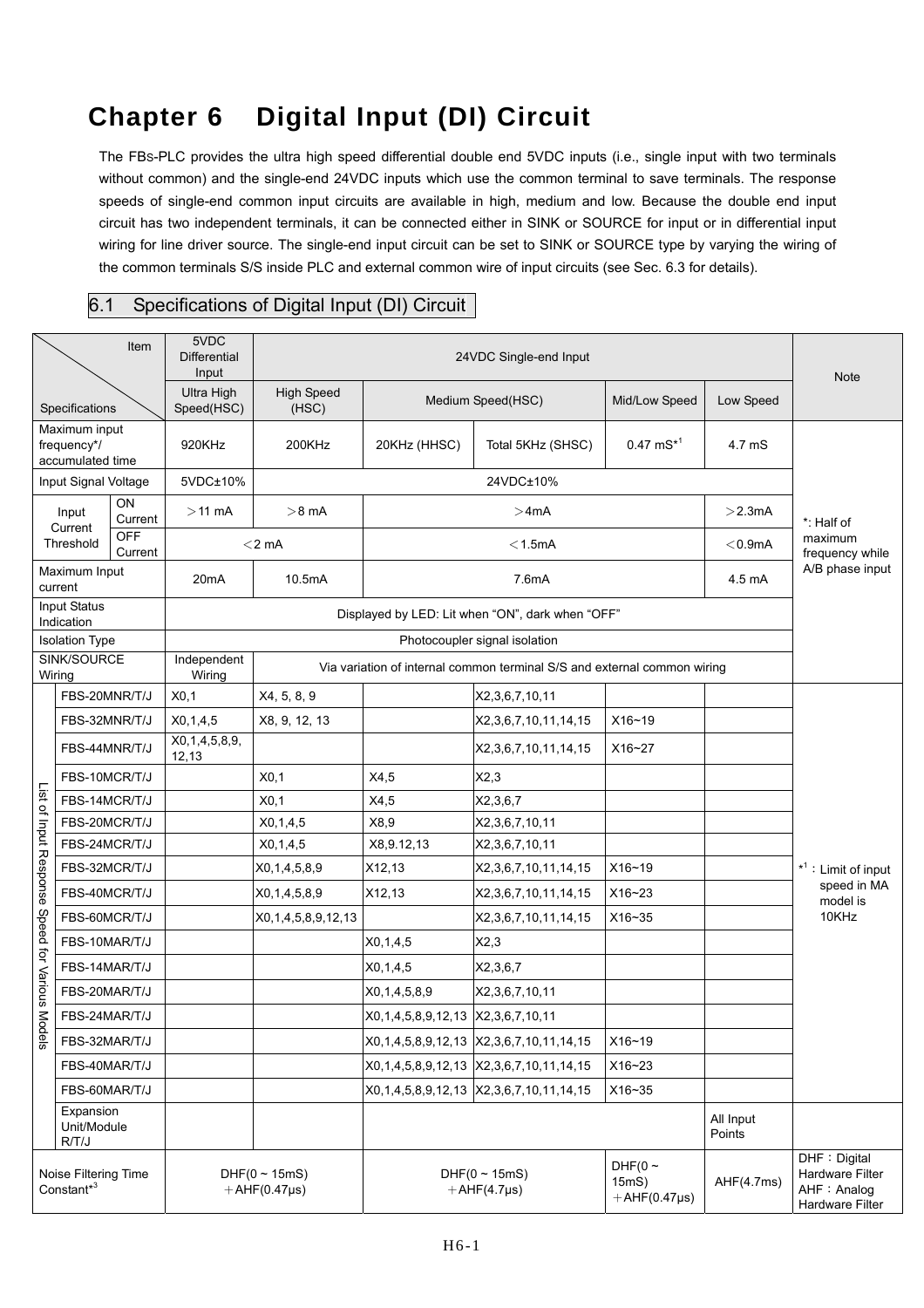## 6.2 Structure and Wiring of 5VDC Ultra High Speed Differential Input Circuit

Only the MN main unit of FBs provides the 5VDC ultra high speed differential input circuit, which is mainly used for the input of hardware high speed counter (HHSC) with a maximum working frequency up to 920 KHz. In practice, to ensure the high speed and high noise immunity, please use Line-Driver for differential line driving. In environments with small noise and medium working frequency (<200KHz), however, it can be changed to the 5VDC single-end SINK or SOURCE input or to the 24VDC single-end SINK or SOURCE input by connecting a 3KΩ/0.5W resistor in series, as shown in the figure below.

(A) Wiring of 5VDC differential input for Line-Driver driving(with frequency up to 920KHz for high speed and environments with large noise)



(B) Wiring of 5VDC differential input to 5VDC single SINK or SOURCE input



(C) Method of converting 5VDC differential input to 24VDC single-end SOURCE input